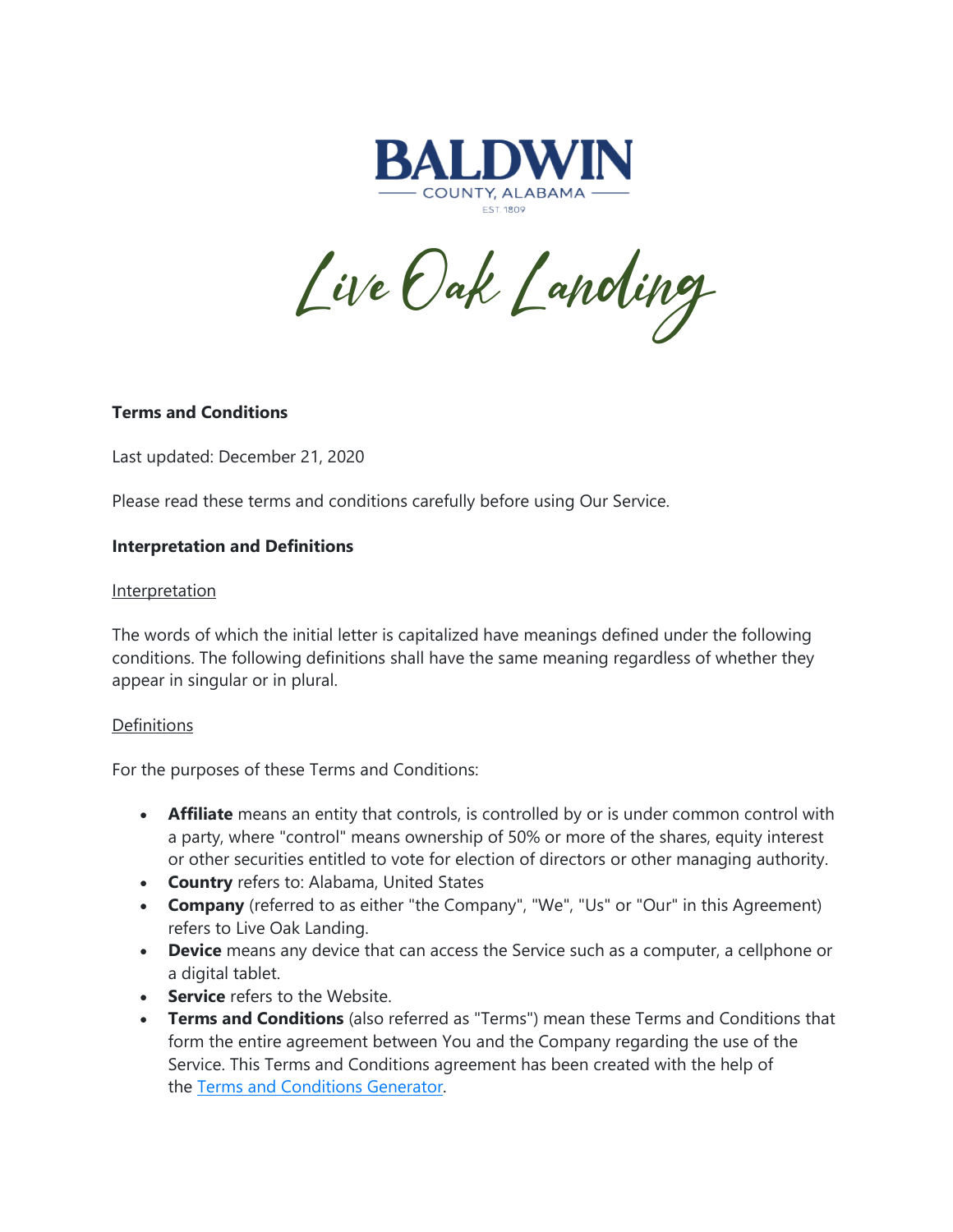- **Third-party Social Media Service** means any services or content (including data, information, products or services) provided by a third-party that may be displayed, included or made available by the Service.
- **Website** refers to Live Oak Landing, accessible from <http://parks.baldwincountyal.gov/LiveOak>
- **You** mean the individual accessing or using the Service, or the company, or other legal entity on behalf of which such individual is accessing or using the Service, as applicable.

# **Acknowledgment**

These are the Terms and Conditions governing the use of this Service and the agreement that operates between You and the Company. These Terms and Conditions set out the rights and obligations of all users regarding the use of the Service.

Your access to and use of the Service is conditioned on Your acceptance of and compliance with these Terms and Conditions. These Terms and Conditions apply to all visitors, users and others who access or use the Service.

By accessing or using the Service You agree to be bound by these Terms and Conditions. If You disagree with any part of these Terms and Conditions, then You may not access the Service.

You represent that you are over the age of 18. The Company does not permit those under 18 to use the Service.

Your access to and use of the Service is also conditioned on Your acceptance of and compliance with the Privacy Policy of the Company. Our Privacy Policy describes Our policies and procedures on the collection, use and disclosure of Your personal information when You use the Application or the Website and tells You about Your privacy rights and how the law protects You. Please read Our Privacy Policy carefully before using Our Service.

# **Links to Other Websites**

Our Service may contain links to third-party web sites or services that are not owned or controlled by the Company.

The Company has no control over, and assumes no responsibility for, the content, privacy policies, or practices of any third-party web sites or services. You further acknowledge and agree that the Company shall not be responsible or liable, directly or indirectly, for any damage or loss caused or alleged to be caused by or in connection with the use of or reliance on any such content, goods or services available on or through any such web sites or services.

We strongly advise You to read the terms and conditions and privacy policies of any third-party web sites or services that You visit.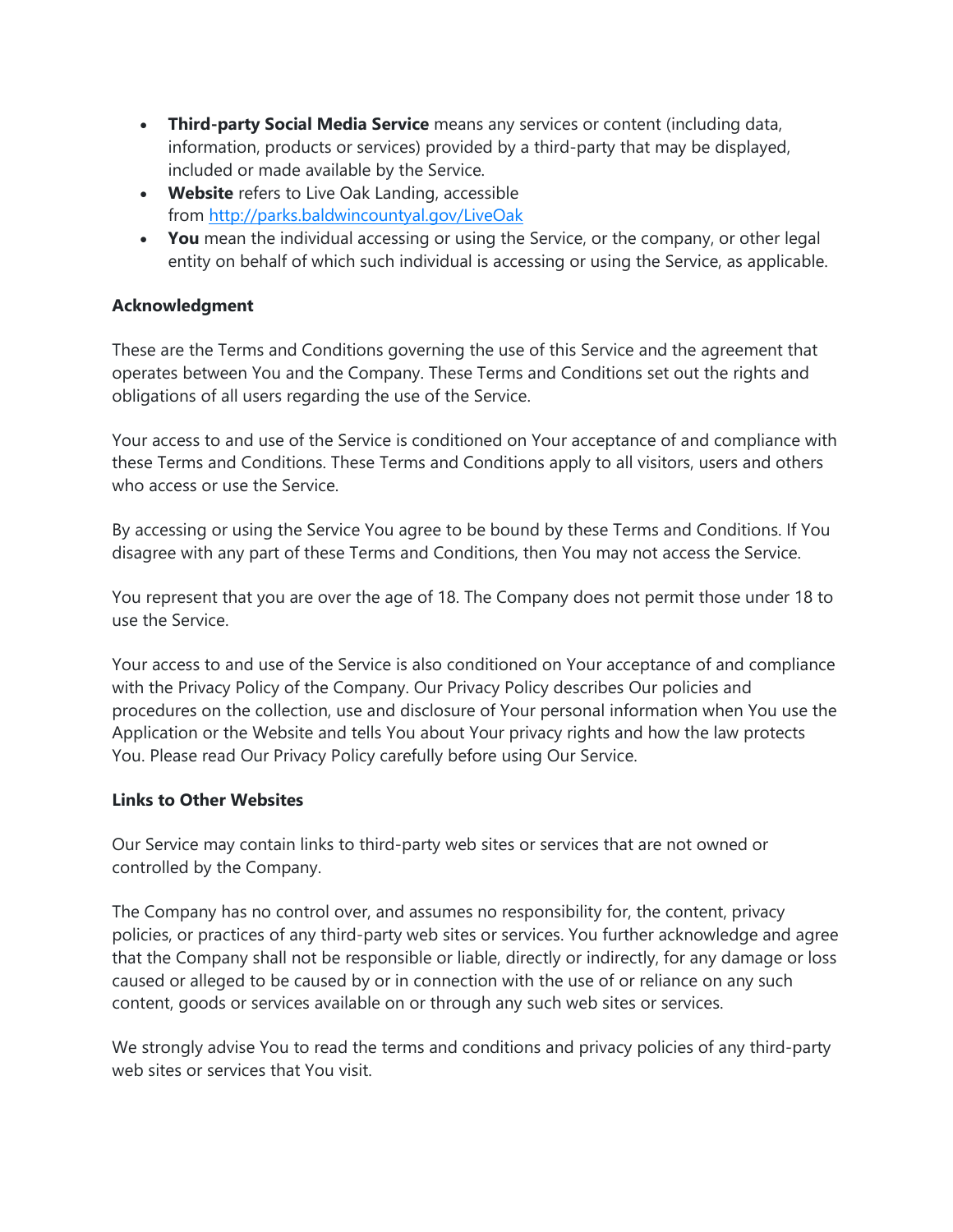## **Termination**

We may terminate or suspend Your access immediately, without prior notice or liability, for any reason whatsoever, including without limitation if You breach these Terms and Conditions.

Upon termination, your right to use the Service will cease immediately.

## **Limitation of Liability**

To the maximum extent permitted by applicable law, in no event shall the Company or its suppliers be liable for any special, incidental, indirect, or consequential damages whatsoever (including, but not limited to, damages for loss of profits, loss of data or other information, for business interruption, for personal injury, loss of privacy arising out of or in any way related to the use of or inability to use the Service, third-party software and/or third-party hardware used with the Service, or otherwise in connection with any provision of this Terms), even if the Company or any supplier has been advised of the possibility of such damages and even if the remedy fails of its essential purpose.

Some states do not allow the exclusion of implied warranties or limitation of liability for incidental or consequential damages, which means that some of the above limitations may not apply. In these states, each party's liability will be limited to the greatest extent permitted by law.

# **"AS IS" and "AS AVAILABLE" Disclaimer**

The Service is provided to You "AS IS" and "AS AVAILABLE" and with all faults and defects without warranty of any kind. To the maximum extent permitted under applicable law, the Company, on its own behalf and on behalf of its Affiliates and its and their respective licensors and service providers, expressly disclaims all warranties, whether express, implied, statutory or otherwise, with respect to the Service, including all implied warranties of merchantability, fitness for a particular purpose, title and non-infringement, and warranties that may arise out of course of dealing, course of performance, usage or trade practice. Without limitation to the foregoing, the Company provides no warranty or undertaking, and makes no representation of any kind that the Service will meet Your requirements, achieve any intended results, be compatible or work with any other software, applications, systems or services, operate without interruption, meet any performance or reliability standards or be error free or that any errors or defects can or will be corrected.

Without limiting the foregoing, neither the Company nor any of the company's provider makes any representation or warranty of any kind, express or implied: (i) as to the operation or availability of the Service, or the information, content, and materials or products included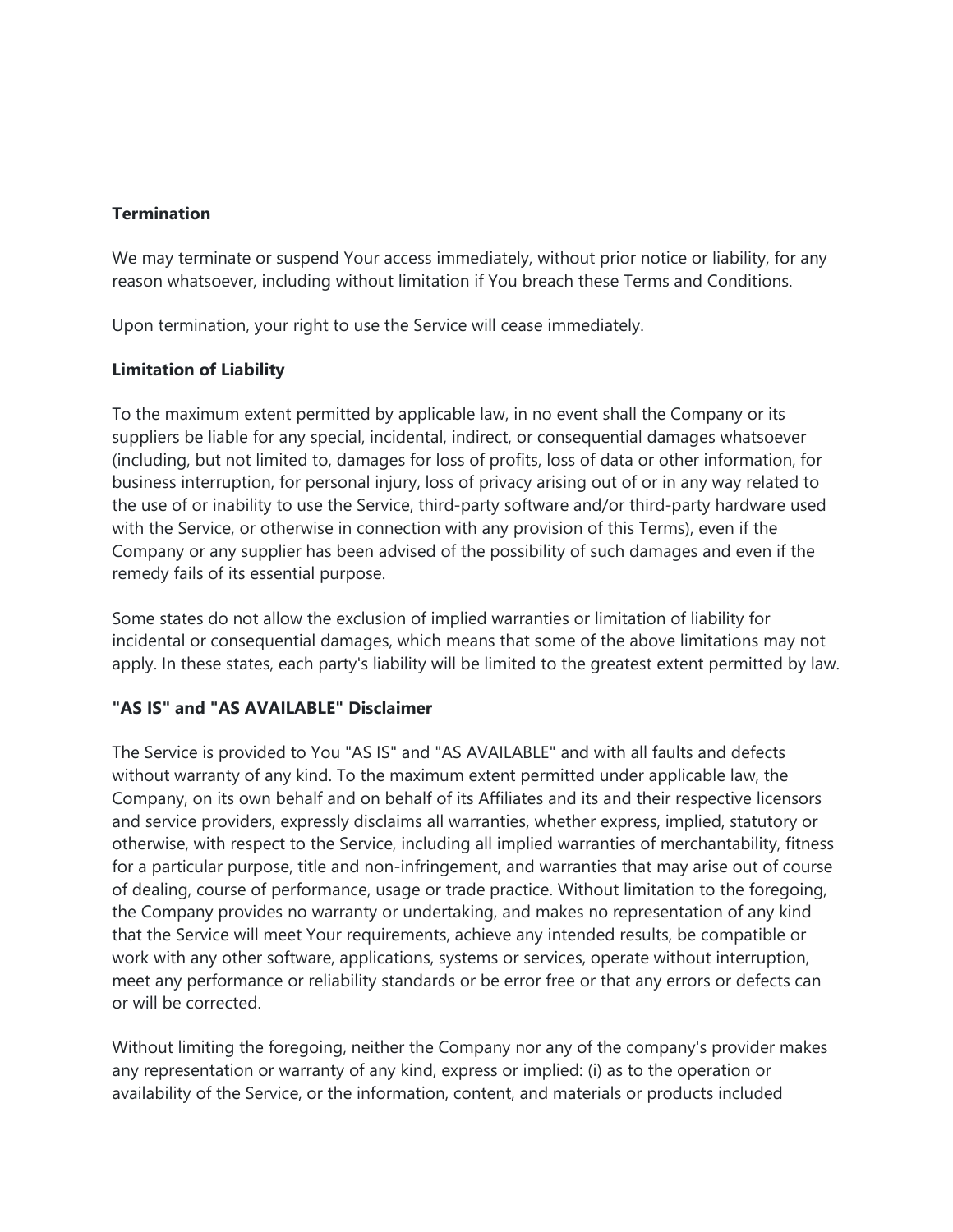thereon; (ii) that the Service will be uninterrupted or error-free; (iii) as to the accuracy, reliability, or currency of any information or content provided through the Service; or (iv) that the Service, its servers, the content, or e-mails sent from or on behalf of the Company are free of viruses, scripts, trojan horses, worms, malware, timebombs or other harmful components.

Some jurisdictions do not allow the exclusion of certain types of warranties or limitations on applicable statutory rights of a consumer, so some or all of the above exclusions and limitations may not apply to You. But in such a case the exclusions and limitations set forth in this section shall be applied to the greatest extent enforceable under applicable law.

### **Governing Law**

The laws of the Country, excluding its conflicts of law rules, shall govern this Terms and Your use of the Service. Your use of the Application may also be subject to other local, state, national, or international laws.

### **Disputes Resolution**

If You have any concern or dispute about the Service, you agree to first try to resolve the dispute informally by contacting the Company.

### **Severability and Waiver**

#### **Severability**

If any provision of these Terms is held to be unenforceable or invalid, such provision will be changed and interpreted to accomplish the objectives of such provision to the greatest extent possible under applicable law and the remaining provisions will continue in full force and effect.

#### **Waiver**

Except as provided herein, the failure to exercise a right or to require performance of an obligation under this Terms shall not affect a party's ability to exercise such right or require such performance at any time thereafter nor shall be the waiver of a breach constitute a waiver of any subsequent breach.

#### **Translation Interpretation**

These Terms and Conditions may have been translated if We have made them available to You on our Service. You agree that the original English text shall prevail in the case of a dispute.

### **Changes to These Terms and Conditions**